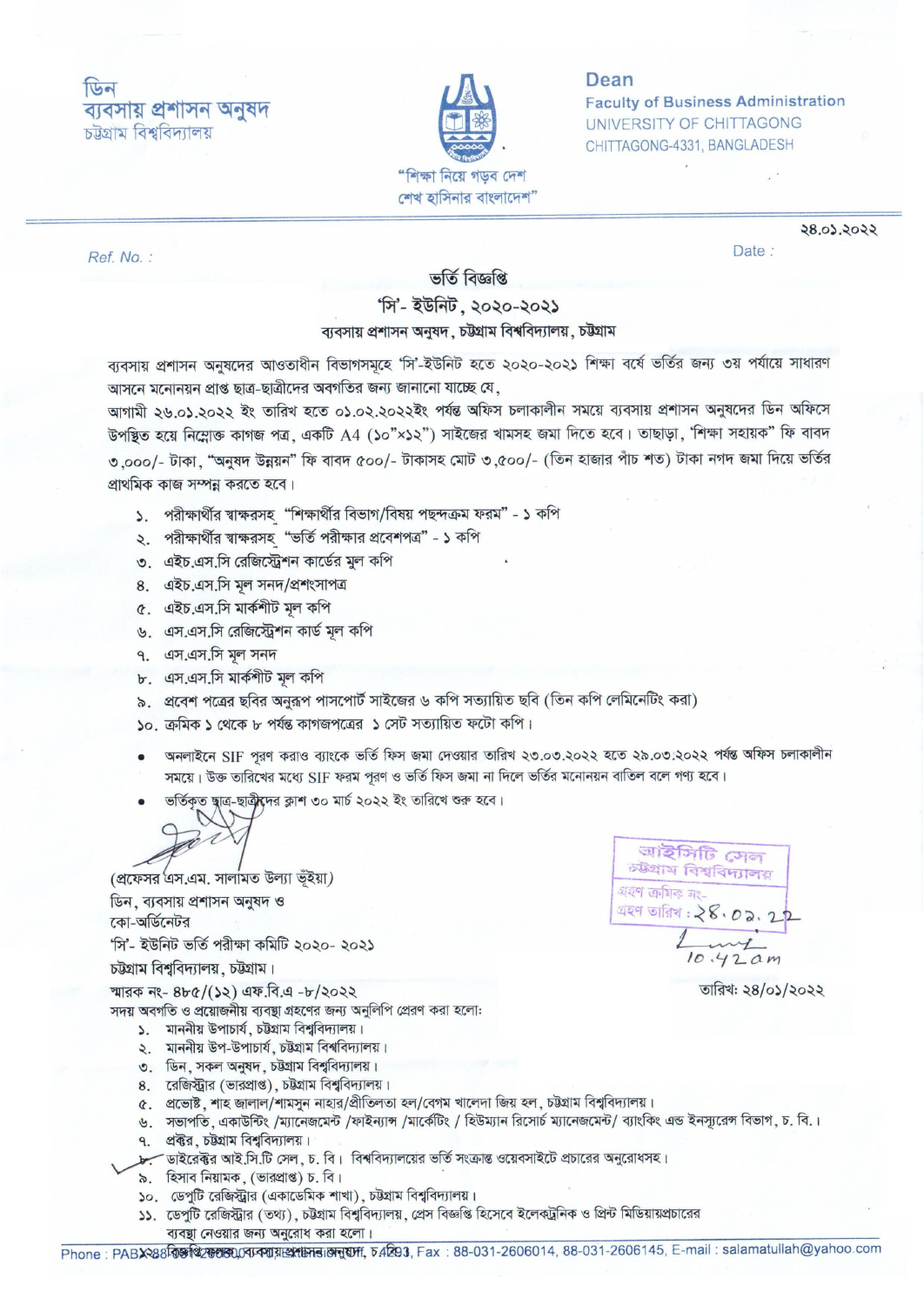| <b>Exam Roll</b> | Name                            | <b>Merit</b>   | <b>Department</b>   | <b>Status</b>  |
|------------------|---------------------------------|----------------|---------------------|----------------|
| 301781           | <b>SUBAT TAHSIN</b>             | $\overline{4}$ | Dept. of Finance    | Admitted (1)   |
| 301057           | <b>UMMUL WARA</b>               | 9              | Dept. of Finance    | Admitted (1)   |
| 311869           | MOHAMMED ABDULLAH AL FORHAD     | 11             | Dept. of Finance    | Admitted (1)   |
| 304681           | <b>JANNATUN NOOR NAFISA</b>     | 15             | Dept. of Finance    | Admitted (1)   |
| 302992           | TARINA JAHAN RAIMA              | 16             | Dept. of Finance    | Admitted (1)   |
| 312037           | <b>EKRAM AHMED SIZZLE</b>       | 18             | Dept. of Finance    | Admitted (1)   |
| 306920           | <b>AHANAF SIDDIQUE RISHTA</b>   | 21             | Dept. of Finance    | Admitted (1)   |
| 300126           | SYEDA NISHAT TASNIM             | 28             | Dept. of Finance    | Admitted (1)   |
| 305938           | MOHAMMAD JOYNAL ABEDIN          | 36             | Dept. of Finance    | Admitted (1)   |
| 306044           | AYESHA KHATUN TINNI             | 52             | Dept. of Accounting | Admitted (1)   |
| 309215           | <b>SAKLIMA AKTER</b>            | 56             | Dept. of Finance    | Admitted (1)   |
| 313660           | OHIDUL ALAM RAYHAN              | 69             | Dept. of Finance    | Admitted $(1)$ |
| 310045           | MINHAJ SHAFI SHEHAB             | 70             | Dept. of Finance    | Admitted (1)   |
| 311567           | SAYEDA JANNATUL FERDOUS ROWSHNI | 71             | Dept. of Finance    | Admitted (1)   |
| 309672           | MD. MOMINUL HAQUE SHUVO         | 73             | Dept. of Finance    | Admitted (1)   |
| 310073           | <b>MD.MIZAN</b>                 | 76             | Dept. of Finance    | Admitted (1)   |
| 309223           | <b>JANNATUL FERDOUS TARIN</b>   | 78             | Dept. of Accounting | Admitted (1)   |
| 304718           | <b>ASMA KHATUN</b>              | 81             | Dept. of Accounting | Admitted (1)   |
| 312565           | MEHERUN NESA AFRIN              | 84             | Dept. of Finance    | Admitted (1)   |
| 300111           | SHAFKAT IBNE PARVEZ             | 87             | Dept. of Finance    | Admitted (1)   |
| 305421           | MD. AL-SHAHRIA                  | 90             | Dept. of Finance    | Admitted (1)   |
| 302257           | <b>KAZI ABDUS SAMI</b>          | 91             | Dept. of Finance    | Admitted (1)   |
| 302673           | <b>SHEMANTI DAS</b>             | 93             | Dept. of Finance    | Admitted (1)   |
| 312014           | MD. RAIHAN CHOWDHURY            | 94             | Dept. of Finance    | Admitted (1)   |
| 301746           | SYEDA NAZIA NISHAT ANISA        | 95             | Dept. of Finance    | Admitted (1)   |
| 301534           | MAHAMUDUL HOQUE                 | 97             | Dept. of Finance    | Admitted (1)   |
| 307462           | <b>IMTIAJ MAHAMUD SABID</b>     | 98             | Dept. of Finance    | Admitted (1)   |
| 304897           | MOHAMMAD MOHSHIN MEAH           | 101            | Dept. of Finance    | Admitted (1)   |
| 301687           | <b>ARWA MONSUR</b>              | 103            | Dept. of Finance    | Admitted (1)   |
| 306494           | <b>SANJIDA RASHID</b>           | 105            | Dept. of Finance    | Admitted (1)   |
| 312239           | <b>LOTFUR RAHAMAN</b>           | 106            | Dept. of Finance    | Admitted (1)   |
| 307083           | MOHESNA BEGUM                   | 112            | Dept. of Finance    | Admitted (1)   |
| 307844           | <b>TANJUM ISLAM</b>             | 124            | Dept. of Finance    | Admitted (1)   |
| 309264           | <b>SAIRA RAHAMAN</b>            | 125            | Dept. of Finance    | Admitted (1)   |
| 305275           | <b>ATIQUR RAHMAN</b>            | 128            | Dept. of Finance    | Admitted (1)   |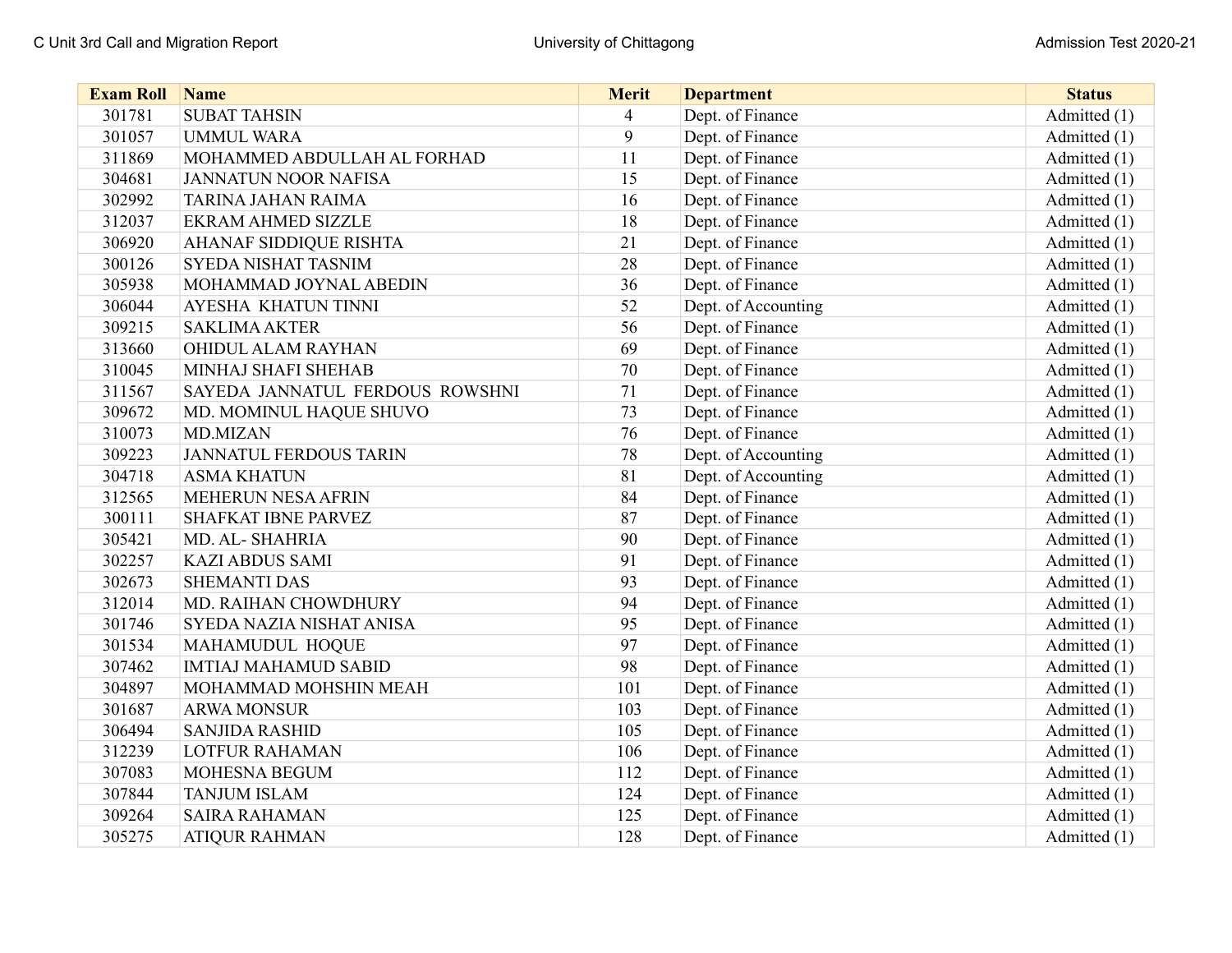| <b>Exam Roll</b> | Name                           | <b>Merit</b> | <b>Department</b>                   | <b>Status</b>  |
|------------------|--------------------------------|--------------|-------------------------------------|----------------|
| 305953           | <b>ZARIN NUDAR AZIM</b>        | 131          | Dept. of Finance                    | Admitted (1)   |
| 306545           | MONTASIR MAHMUD EBTISAM        | 133          | Dept. of Accounting                 | Admitted (1)   |
| 306483           | <b>REPSON BARUA</b>            | 134          | Dept. of Finance                    | Admitted (1)   |
| 305752           | <b>EKRAM HOSSAIN</b>           | 137          | Dept. of Accounting                 | Admitted (1)   |
| 301096           | <b>MD SAFI UDDIN</b>           | 140          | Dept. of Finance                    | Admitted (1)   |
| 303897           | <b>NOBEL DEY</b>               | 143          | Dept. of Finance                    | Admitted (1)   |
| 302506           | SHAHRIAR HOSSAIN               | 148          | Dept. of Finance                    | Admitted (1)   |
| 301267           | <b>TASNIM SIDDIQUA</b>         | 149          | Dept. of Finance                    | Admitted (1)   |
| 313005           | <b>FABIANA ZAMAN</b>           | 151          | Dept. of Finance                    | Admitted (1)   |
| 306243           | TRIBANI DUTTA                  | 153          | Dept. of Finance                    | Admitted (1)   |
| 302280           | <b>SYEDA NOWSHIN ZAMAN</b>     | 154          | Dept. of Finance                    | Admitted (1)   |
| 304975           | <b>BISHNU DATTA</b>            | 155          | Dept. of Finance                    | Admitted (1)   |
| 306947           | MD. KAWSAR ALAM TASIN          | 156          | Dept. of Finance                    | Admitted (1)   |
| 312133           | <b>JESMIN AKTHER</b>           | 157          | Dept. of Marketing                  | Admitted (1)   |
| 303255           | <b>AMIT DEY</b>                | 161          | Dept. of Finance                    | Admitted (1)   |
| 309685           | <b>TRINA BAIDYA</b>            | 162          | Dept. of Finance                    | Admitted (1)   |
| 311699           | PUSHPITA BHATTACHARJEE         | 164          | Dept. of Finance                    | Admitted (1)   |
| 311146           | SUBRINA SHAHRIN SHIFA          | 165          | Dept. of Finance                    | Admitted (1)   |
| 302641           | <b>ISRAT JAHAN TABITA</b>      | 167          | Dept. of Accounting                 | Admitted (1)   |
| 306285           | <b>JANNATUL FERDOUS</b>        | 172          | Dept. of Finance                    | Migrated (1)   |
| 303152           | <b>MAHAMUDA AKTHER</b>         | 176          | Dept. of Finance                    | Migrated (1)   |
| 312495           | ROMANA AFRIN JOBEDA            | 178          | Dept. of Marketing                  | Admitted (1)   |
| 309476           | MIFTAHUL JANNAT MISKAT         | 179          | Dept. of Accounting                 | Admitted (1)   |
| 303035           | MD. UJJAL HOSSEN               | 183          | Dept. of Accounting                 | Admitted (1)   |
| 308221           | MD. ABDULLAH AL MAHMUD         | 185          | Dept. of Accounting                 | Admitted (1)   |
| 305345           | <b>ISRAT JERIN</b>             | 186          | Dept. of Finance                    | Migrated (1)   |
| 309470           | <b>SAJID RAIHAN</b>            | 189          | Dept. of Finance                    | Migrated $(1)$ |
| 312088           | <b>REZIA SULTANA</b>           | 191          | Dept. of Finance                    | Migrated (1)   |
| 307881           | MOHAMMED JAHANGIR ALAM NOYON   | 196          | Dept. of Finance                    | Migrated (1)   |
| 308683           | AFRIN SULTANA SANJI            | 197          | Dept. of Accounting                 | Admitted (1)   |
| 300382           | HUMAIRA KHANAM                 | 198          | Dept. of Finance                    | Migrated (1)   |
| 312301           | TASMIN AKTER CHOWDHURY         | 203          | Dept. of Accounting                 | Admitted (1)   |
| 310393           | <b>JANNATUL FERDOUS FARIHA</b> | 205          | Dept. of Finance                    | Migrated $(1)$ |
| 300663           | <b>SADIA RAHMAN</b>            | 207          | Dept. of Accounting                 | Admitted (1)   |
| 305267           | NAHID SULTANA TULTUL           | 208          | Dept. of Human Resources Management | Admitted (1)   |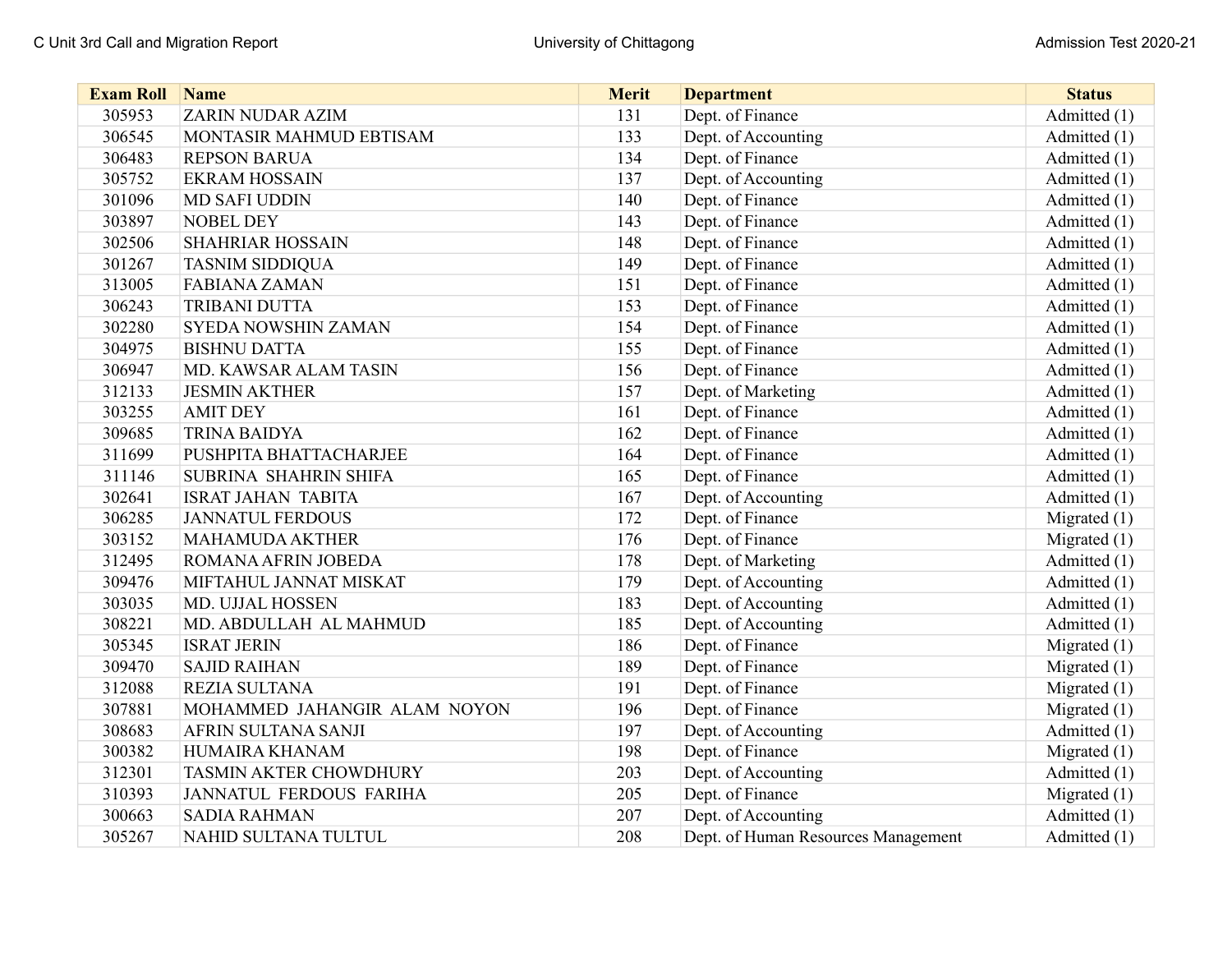| <b>Exam Roll Name</b> |                             | <b>Merit</b> | <b>Department</b>                   | <b>Status</b>  |
|-----------------------|-----------------------------|--------------|-------------------------------------|----------------|
| 308436                | <b>ISMAM ABEDIN</b>         | 210          | Dept. of Finance                    | Migrated (1)   |
| 306587                | NAHID IBRAHIM HIMEL         | 211          | Dept. of Finance                    | Migrated $(1)$ |
| 302710                | DIPANTA NEOGI DIPTA         | 214          | Dept. of Finance                    | Migrated (1)   |
| 303464                | <b>AFROJALIA</b>            | 216          | Dept. of Finance                    | Migrated (1)   |
| 312033                | <b>TAHMINA AKTER</b>        | 219          | Dept. of Finance                    | Migrated (1)   |
| 312669                | MOHAMMAD SHAFAAT JAMIL      | 221          | Dept. of Finance                    | Migrated (1)   |
| 309798                | MOHAMMED EYAS UDDIN TAMIM   | 223          | Dept. of Finance                    | Migrated (1)   |
| 309204                | <b>JANNATUN NESA CHUMKE</b> | 229          | Dept. of Finance                    | Migrated (1)   |
| 302374                | SHRABONI CHAKRABORTY        | 231          | Dept. of Marketing                  | Admitted (1)   |
| 309516                | <b>SAIKA FERDOUS</b>        | 233          | Dept. of Finance                    | Migrated (1)   |
| 310156                | <b>ARITRA MAZUMDER</b>      | 234          | Dept. of Finance                    | Migrated (1)   |
| 301649                | MD. ABU IMRAN SIDDIQUE      | 236          | Dept. of Finance                    | Migrated (1)   |
| 313717                | MD. SAYEB KHAN RAHAT        | 242          | Dept. of Finance                    | Migrated (1)   |
| 304039                | <b>SYEDA JAREEN SAGIR</b>   | 246          | Dept. of Accounting                 | Admitted (1)   |
| 305069                | <b>RAMIJ UDDIN</b>          | 247          | Dept. of Finance                    | Migrated (1)   |
| 311097                | MD ZOBAYER HOSSAIN          | 248          | Dept. of Finance                    | Migrated (1)   |
| 312017                | FARJANA YESMIN TUMPA        | 251          | Dept. of Finance                    | Migrated (1)   |
| 308712                | ISRAK JAKIA SULTANA IMA     | 255          | Dept. of Finance                    | Migrated $(1)$ |
| 303649                | TANZILA MOHSIN              | 259          | Dept. of Finance                    | Migrated $(1)$ |
| 306230                | FAHIMA AKTER TINNY          | 261          | Dept. of Accounting                 | Admitted (1)   |
| 310114                | NUSRAT JAHAN EVA.           | 265          | Dept. of Accounting                 | Migrated (1)   |
| 300501                | <b>ZUNEE BARUA</b>          | 267          | Dept. of Finance                    | Migrated (1)   |
| 311409                | ROWNOK TABASSUM             | 269          | Dept. of Accounting                 | Migrated $(1)$ |
| 313365                | <b>JANNATUL MAWA</b>        | 272          | Dept. of Finance                    | Migrated (1)   |
| 301674                | AMATULLAH UMAINA BUSHRA     | 273          | Dept. of Human Resources Management | Admitted (1)   |
| 304559                | MD. AMINUL ISLAM RIFAT      | 274          | Dept. of Finance                    | Migrated $(1)$ |
| 307979                | NADIA AFRIN NIMA            | 278          | Dept. of Accounting                 | Migrated (1)   |
| 308368                | MUNIZA NAMIRA AHMED         | 279          | Dept. of Finance                    | Migrated (1)   |
| 307410                | YESMIN AFROSE NADIA         | 282          | Dept. of Finance                    | Migrated (1)   |
| 300848                | FAHIMA AHMED MITHILA        | 286          | Dept. of Accounting                 | Migrated $(1)$ |
| 304947                | UMMA SAIMA LIMA             | 287          | Dept. of Marketing                  | Admitted (1)   |
| 303876                | <b>SURAIYA TARANUM</b>      | 288          | Dept. of Accounting                 | Migrated (1)   |
| 305815                | <b>ISRAT JAHAN</b>          | 292          | Dept. of Finance                    | Migrated (1)   |
| 300254                | MOHAMMED SADMAN ISLAM       | 299          | Dept. of Finance                    | Migrated (1)   |
| 308403                | <b>RAKIB HOSSEN</b>         | 300          | Dept. of Finance                    | Migrated $(1)$ |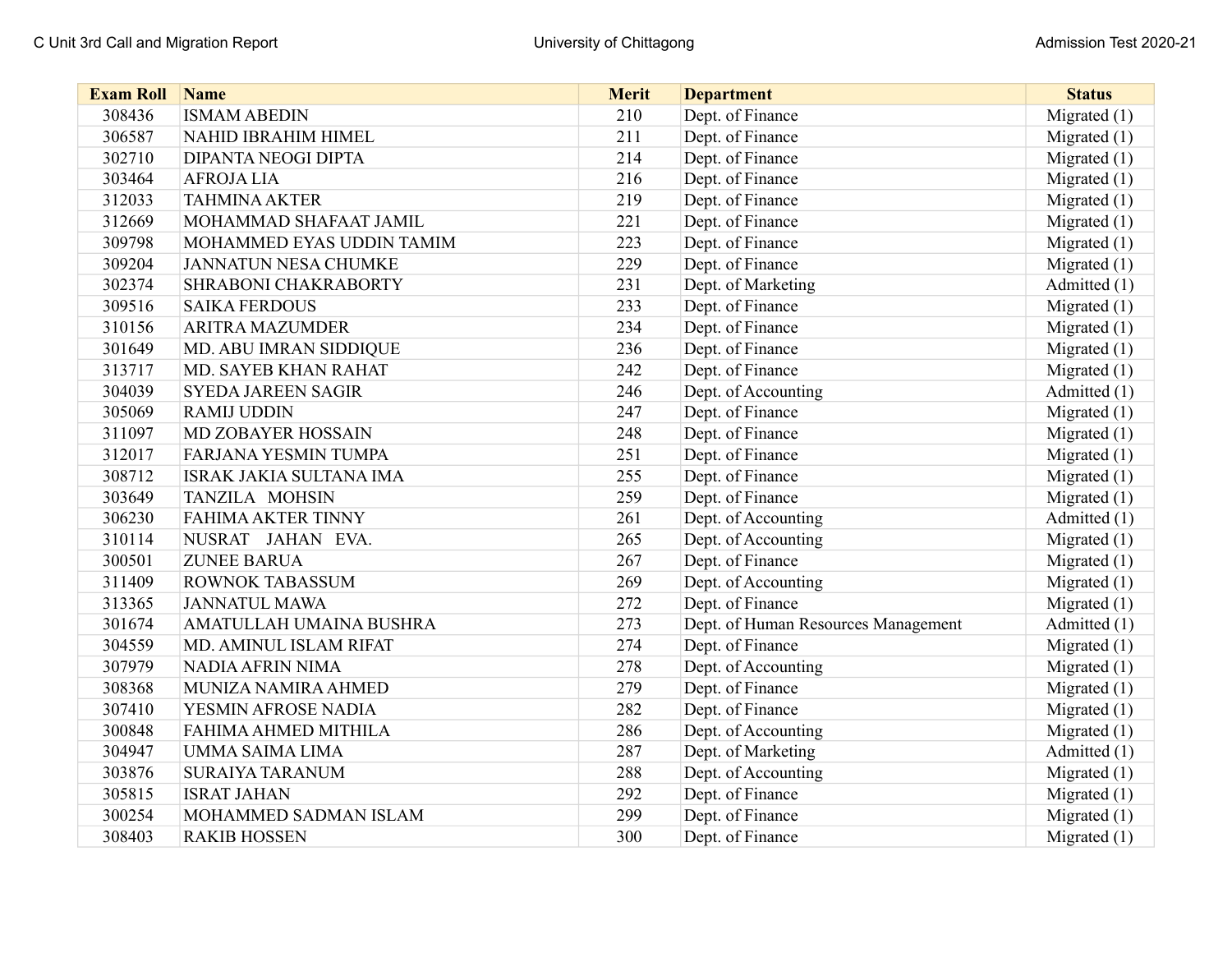| <b>Exam Roll</b> | <b>Name</b>                    | <b>Merit</b> | <b>Department</b>                   | <b>Status</b>  |
|------------------|--------------------------------|--------------|-------------------------------------|----------------|
| 301660           | <b>IMRAN HOSSEN</b>            | 302          | Dept. of Finance                    | Migrated $(1)$ |
| 312760           | <b>RIJA AKTAR</b>              | 303          | Dept. of Finance                    | Migrated (1)   |
| 313326           | <b>MEHRUB HOSSAIN</b>          | 305          | Dept. of Finance                    | Migrated (1)   |
| 310644           | <b>BIBI MARIUM</b>             | 306          | Dept. of Finance                    | Migrated (1)   |
| 301476           | ABDULLAH MEHDI CHOWDHURY NAVID | 309          | Dept. of Finance                    | Migrated (1)   |
| 311129           | ADILA MAIMUNA RODOSHI          | 311          | Dept. of Finance                    | Migrated $(1)$ |
| 300660           | MOHAMMAD ATIQUE ULLAH          | 312          | Dept. of Finance                    | Migrated (1)   |
| 302368           | <b>ARNAB CHOWDHURY</b>         | 316          | Dept. of Finance                    | Migrated (1)   |
| 301713           | <b>JOYONTA DEY</b>             | 317          | Dept. of Finance                    | Migrated (1)   |
| 308238           | UMMA KULSUM RIZA               | 319          | Dept. of Accounting                 | Migrated (1)   |
| 302289           | MANASHI BARUA                  | 320          | Dept. of Finance                    | Migrated (1)   |
| 303550           | <b>MD. SAIFUR RAHMAN</b>       | 325          | Dept. of Accounting                 | Migrated (1)   |
| 313103           | MOHAMMAD ABRAR JAHIN KHAN      | 326          | Dept. of Finance                    | Migrated (1)   |
| 300712           | <b>TASRINA HOSSAIN</b>         | 327          | Dept. of Accounting                 | Migrated (1)   |
| 302848           | <b>FABLIHA SADIKA</b>          | 329          | Dept. of Finance                    | Migrated (1)   |
| 306284           | MD. HAMIM                      | 331          | Dept. of Finance                    | Migrated (1)   |
| 305789           | <b>RETU PARNA DAS</b>          | 333          | Dept. of Finance                    | Migrated (1)   |
| 313756           | <b>BIBI MORIAM FARZANA</b>     | 334          | Dept. of Accounting                 | Migrated $(1)$ |
| 304575           | <b>NOWSHIN SELIM</b>           | 336          | Dept. of Finance                    | Migrated (1)   |
| 308905           | MD. RAKIBUL ISLAM              | 338          | Dept. of Accounting                 | Migrated (1)   |
| 306133           | <b>KAMRUN NAHAR LIZA</b>       | 339          | Dept. of Marketing                  | Admitted (1)   |
| 307249           | NUSRAT JAHAN PRIMA             | 343          | Dept. of Management                 | Admitted (1)   |
| 311643           | <b>RIPA DEY</b>                | 344          | Dept. of Marketing                  | Admitted (1)   |
| 304768           | MOHAMMED FABIAN ASHAB          | 345          | Dept. of Marketing                  | Admitted (1)   |
| 305384           | <b>ZIBRAN TAYEBI</b>           | 349          | Dept. of Accounting                 | Migrated $(1)$ |
| 308076           | MD. ABDUR RAHIM EMON           | 350          | Dept. of Accounting                 | Migrated (1)   |
| 303626           | MD. SHAHEDUL ISLAM             | 351          | Dept. of Accounting                 | Migrated (1)   |
| 308862           | <b>ISRAT JAHAN</b>             | 354          | Dept. of Human Resources Management | Admitted (1)   |
| 300763           | <b>ANKUR DAS</b>               | 358          | Dept. of Marketing                  | Admitted (1)   |
| 307945           | SANJIDA ISRAT MIM              | 362          | Dept. of Accounting                 | Migrated $(1)$ |
| 306532           | <b>ANISUR RAHMAN</b>           | 364          | Dept. of Accounting                 | Migrated (1)   |
| 303241           | MD. SHORIF GAZI                | 366          | Dept. of Accounting                 | Migrated (1)   |
| 313895           | <b>SHAIRA MUSLIM NOURIN</b>    | 367          | Dept. of Accounting                 | Migrated $(1)$ |
| 308524           | <b>TAMANNA AKTER</b>           | 370          | Dept. of Marketing                  | Admitted (1)   |
| 308606           | <b>SHUVA MAZUMDER</b>          | 378          | Dept. of Accounting                 | Migrated $(1)$ |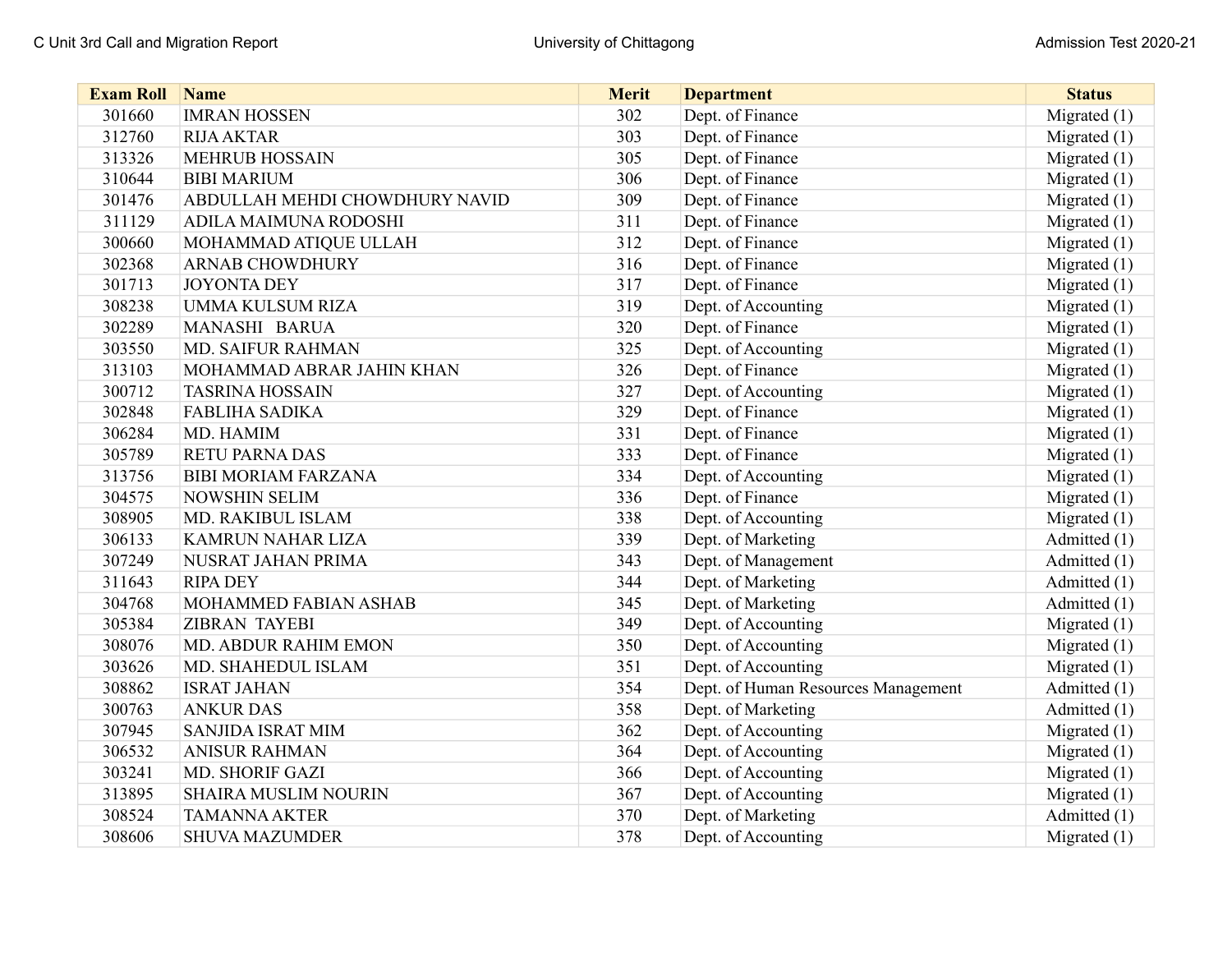| <b>Exam Roll</b> | <b>Name</b>                    | <b>Merit</b> | <b>Department</b>                   | <b>Status</b>  |
|------------------|--------------------------------|--------------|-------------------------------------|----------------|
| 303797           | MD. RAFIUL AZMAIN              | 382          | Dept. of Accounting                 | Migrated (1)   |
| 303948           | SANJIDA KHANAM OWISHE          | 392          | Dept. of Marketing                  | Migrated (1)   |
| 304886           | <b>DIPA NANDI</b>              | 395          | Dept. of Accounting                 | Migrated (1)   |
| 306308           | <b>MONIR ULLAH</b>             | 396          | Dept. of Management                 | Admitted (1)   |
| 304889           | NUZHATUL KOWNINE               | 399          | Dept. of Accounting                 | Migrated (1)   |
| 313255           | ZUNAIDUL ISLAM                 | 400          | Dept. of Accounting                 | Migrated $(1)$ |
| 311119           | <b>SADIA SULTANA</b>           | 404          | Dept. of Banking & Insurance        | Admitted (1)   |
| 302034           | <b>SAKI AKTER</b>              | 405          | Dept. of Accounting                 | Migrated (1)   |
| 301238           | MD. SHAKIL                     | 406          | Dept. of Management                 | Admitted (1)   |
| 300751           | <b>ALI HASAN SAIMON</b>        | 414          | Dept. of Accounting                 | Migrated (1)   |
| 305557           | <b>IMRAN HOSEN</b>             | 415          | Dept. of Accounting                 | Migrated (1)   |
| 311116           | <b>MD. ABDUR RAHMAN</b>        | 417          | Dept. of Management                 | Admitted (1)   |
| 307951           | MOSAMMAD AFRIN SULTANA MUNMUN  | 418          | Dept. of Human Resources Management | Admitted (1)   |
| 307565           | MOFAZZEL KARIM                 | 419          | Dept. of Accounting                 | Migrated (1)   |
| 308928           | MOHAMMAD IRFAN UDDIN           | 420          | Dept. of Marketing                  | Migrated (1)   |
| 305806           | TAJRIAN KHANOM TOMA            | 421          | Dept. of Human Resources Management | Admitted (1)   |
| 304540           | <b>SUBAH TAHASIN</b>           | 422          | Dept. of Accounting                 | Migrated $(1)$ |
| 312718           | <b>ISRAT JAHAN</b>             | 427          | Dept. of Management                 | Admitted (1)   |
| 311597           | MOHAMMAD RAYHAN CHOWDHURY      | 428          | Dept. of Accounting                 | Migrated $(1)$ |
| 303252           | PARVEZ HOSSEN                  | 431          | Dept. of Accounting                 | Migrated (1)   |
| 302929           | MD. SAZZAD HOSSEN IQBAL        | 434          | Dept. of Marketing                  | Migrated $(1)$ |
| 310926           | <b>ARPITA DUTTA</b>            | 435          | Dept. of Accounting                 | Migrated (1)   |
| 308393           | DIPANNITA ADHIKARY             | 437          | Dept. of Accounting                 | Migrated (1)   |
| 306510           | <b>MD JAMAN HOSSEN</b>         | 442          | Dept. of Accounting                 | Migrated $(1)$ |
| 302999           | MOHAMMAD HASAN UDDIN           | 443          | Dept. of Accounting                 | Migrated $(1)$ |
| 308648           | <b>JINIA BINTE SIDDIQUA</b>    | 444          | Dept. of Human Resources Management | Admitted (1)   |
| 306858           | MOHAMMAD ROKIBUL HASAN MASRAFI | 446          | Dept. of Accounting                 | Migrated (1)   |
| 303259           | <b>SUMIA SULTANA HIMU</b>      | 448          | Dept. of Accounting                 | Migrated (1)   |
| 309279           | NIRJHARA ROY                   | 450          | Dept. of Accounting                 | Migrated (1)   |
| 304354           | <b>MARIA BINTE MUHIB</b>       | 452          | Dept. of Accounting                 | Migrated (1)   |
| 301250           | <b>OMMA HAFSA</b>              | 454          | Dept. of Accounting                 | Migrated (1)   |
| 304895           | ANIKA TABASSUM.                | 456          | Dept. of Accounting                 | Migrated (1)   |
| 306728           | <b>NIPA DEY</b>                | 459          | Dept. of Accounting                 | Migrated (1)   |
| 305741           | <b>DOWLADUR RAHMAN</b>         | 460          | Dept. of Accounting                 | Migrated (1)   |
| 303642           | ALI HASAN JUEL                 | 462          | Dept. of Management                 | Migrated $(1)$ |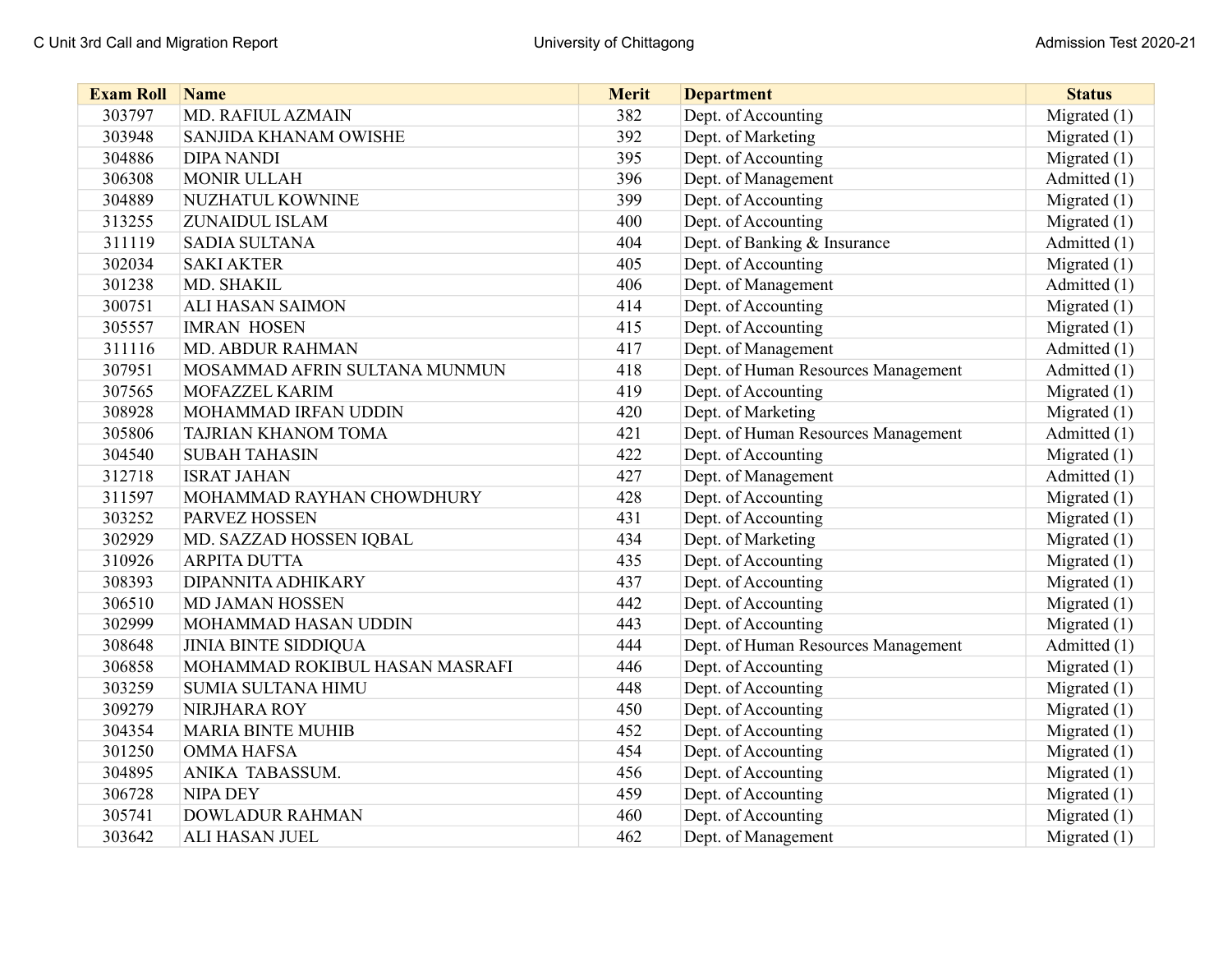| <b>Exam Roll</b> | Name                      | <b>Merit</b> | <b>Department</b>                   | <b>Status</b>  |
|------------------|---------------------------|--------------|-------------------------------------|----------------|
| 302581           | <b>MARIA SULTANA</b>      | 463          | Dept. of Management                 | Migrated (1)   |
| 309669           | SUMAIYA MOSTAFA           | 466          | Dept. of Accounting                 | Migrated $(1)$ |
| 309188           | NISHAT TABASSUM MAWLA     | 467          | Dept. of Accounting                 | Migrated (1)   |
| 306469           | MOHAMMAD SOHEL            | 469          | Dept. of Accounting                 | Migrated (1)   |
| 307766           | MOHAMMAD NAEEM UDDIN      | 470          | Dept. of Accounting                 | Migrated $(1)$ |
| 305223           | MOHAMMAD HASAN            | 471          | Dept. of Accounting                 | Migrated $(1)$ |
| 313592           | <b>SYED AZMAIN TAHER</b>  | 472          | Dept. of Marketing                  | Migrated (1)   |
| 308725           | <b>SHARMIN AKTER SIPA</b> | 476          | Dept. of Accounting                 | Migrated (1)   |
| 302545           | HOMAIRA JANNAT            | 478          | Dept. of Human Resources Management | Admitted (1)   |
| 301528           | SADIA ISLAM SUMAIYA       | 479          | Dept. of Accounting                 | Migrated (1)   |
| 304663           | <b>ISRAT JAHAN MOHUA</b>  | 480          | Dept. of Accounting                 | Migrated (1)   |
| 308181           | MD ARFATH UDDIN SIDDIQUE  | 482          | Dept. of Accounting                 | Migrated (1)   |
| 307294           | <b>JALIL AHAMMAD</b>      | 484          | Dept. of Accounting                 | Migrated (1)   |
| 301655           | MOHAMMAD NEWAZ UDDIN      | 485          | Dept. of Accounting                 | Migrated (1)   |
| 312015           | <b>SAKIBUL ISLAM</b>      | 486          | Dept. of Accounting                 | Migrated (1)   |
| 307372           | MOST. SADIA AKTER         | 487          | Dept. of Banking & Insurance        | Admitted (1)   |
| 311836           | <b>TANJIDA TAHER</b>      | 490          | Dept. of Accounting                 | Migrated $(1)$ |
| 313466           | NUZHAT TABASSUM           | 491          | Dept. of Management                 | Migrated $(1)$ |
| 307252           | MD. RAJU CHOWDHURY        | 492          | Dept. of Accounting                 | Migrated (1)   |
| 310704           | MD. SHAIDUR RAHMAN SHAWON | 494          | Dept. of Accounting                 | Migrated (1)   |
| 303664           | HUMYRA ALAM TANJILA       | 495          | Dept. of Accounting                 | Migrated (1)   |
| 313287           | <b>MITHUN RAHMAN</b>      | 496          | Dept. of Accounting                 | Migrated (1)   |
| 303167           | MOST. SHIMU AKTHER        | 504          | Dept. of Management                 | Migrated (1)   |
| 311379           | <b>JANNATUL NAIMA</b>     | 505          | Dept. of Accounting                 | Migrated $(1)$ |
| 305882           | SHORNA AKTER KOLI         | 506          | Dept. of Accounting                 | Migrated $(1)$ |
| 313021           | G. M. SOLAIMAN            | 508          | Dept. of Accounting                 | Migrated (1)   |
| 306023           | <b>NUJHAT HASAN</b>       | 510          | Dept. of Accounting                 | Migrated (1)   |
| 306598           | <b>ARPITA SAHA</b>        | 512          | Dept. of Accounting                 | Migrated (1)   |
| 313661           | MD. MAHAFUJ AHAMMED       | 513          | Dept. of Accounting                 | Migrated (1)   |
| 300561           | <b>SADIA AFRIN RUNY</b>   | 515          | Dept. of Accounting                 | Migrated $(1)$ |
| 312929           | <b>FARJANA AFRIN</b>      | 516          | Dept. of Accounting                 | Migrated (1)   |
| 306452           | MOHAMMAD JAMSHEDUL ALAM   | 518          | Dept. of Accounting                 | Migrated (1)   |
| 305700           | MD.MAHMUDUL HASAN MURAD   | 523          | Dept. of Management                 | Migrated $(1)$ |
| 313710           | <b>MINHAZ UDDIN</b>       | 525          | Dept. of Accounting                 | Migrated (1)   |
| 304824           | PRANTO KUMAR SAHA         | 527          | Dept. of Accounting                 | Migrated $(1)$ |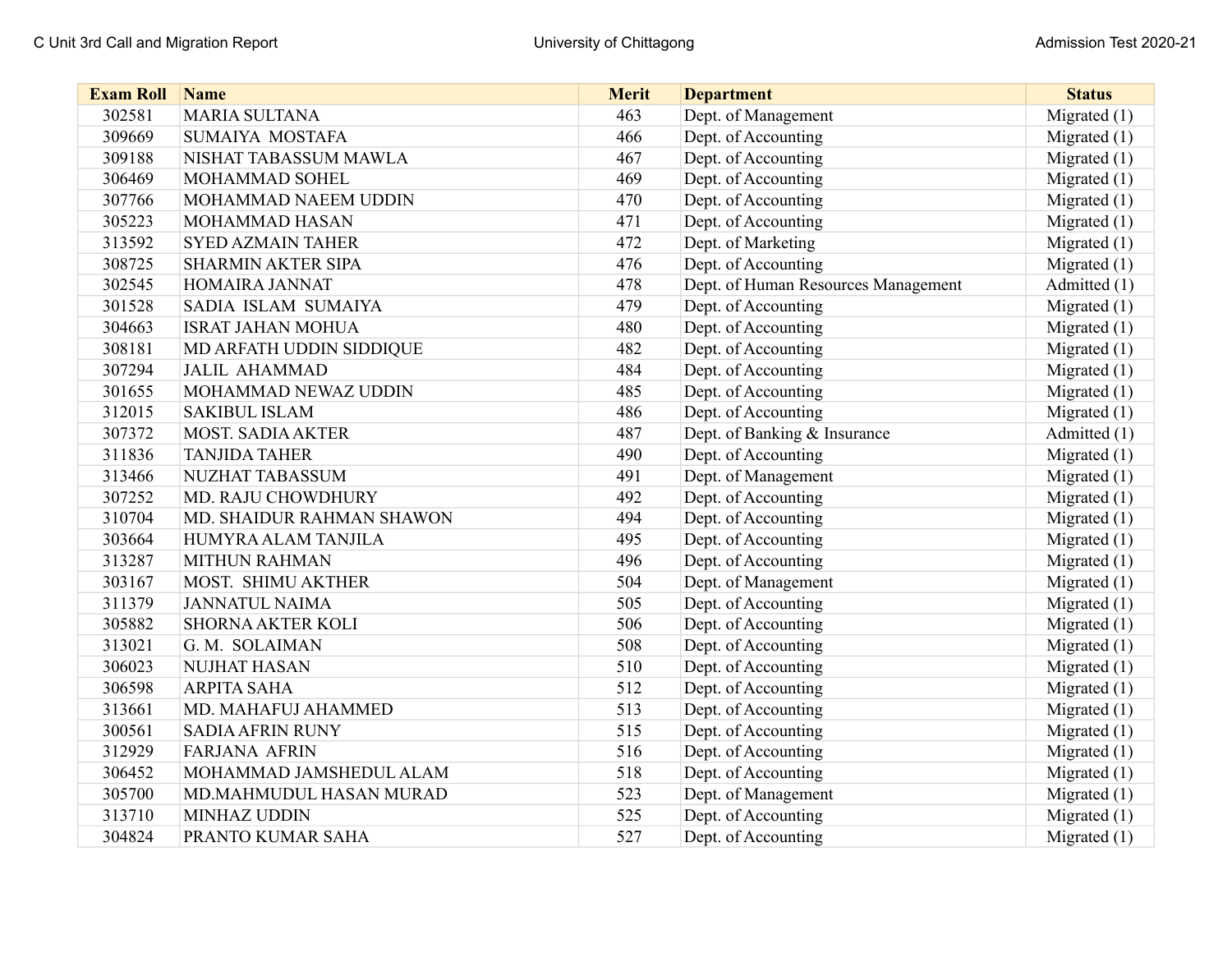| <b>Exam Roll Name</b> |                               | <b>Merit</b> | <b>Department</b>                   | <b>Status</b>  |
|-----------------------|-------------------------------|--------------|-------------------------------------|----------------|
| 306317                | <b>FARHANA JANNAT</b>         | 528          | Dept. of Marketing                  | Migrated (1)   |
| 311623                | <b>AJOY SARKAR</b>            | 529          | Dept. of Accounting                 | Migrated $(1)$ |
| 305016                | MD. SAIMON ISLAM              | 530          | Dept. of Accounting                 | Migrated (2)   |
| 307162                | <b>SAMIN YASAR</b>            | 533          | Dept. of Human Resources Management | Migrated (1)   |
| 301398                | SAMIA JASHIM MONISHA          | 538          | Dept. of Accounting                 | Migrated (2)   |
| 303996                | SHEIKH MOHAMMAD SAHARIA SAMIR | 543          | Dept. of Accounting                 | Migrated (2)   |
| 302658                | MD. ABBAS UDDIN SAIKOT        | 547          | Dept. of Marketing                  | Migrated (1)   |
| 312606                | <b>SAHIN ALAM</b>             | 552          | Dept. of Marketing                  | Migrated (1)   |
| 302229                | MOHAMMAD AIYUB                | 553          | Dept. of Marketing                  | Migrated (1)   |
| 305167                | <b>MYSHARA HOSSAIN</b>        | 556          | Dept. of Management                 | Migrated (1)   |
| 306383                | <b>JANNATUL FERDAOUS</b>      | 557          | Dept. of Marketing                  | Migrated $(1)$ |
| 312631                | <b>MESHKAT BIN IDRIS</b>      | 564          | Dept. of Management                 | Admitted (2)   |
| 306902                | <b>AFIA SANJIDA</b>           | 566          | Dept. of Human Resources Management | Admitted (2)   |
| 312507                | MOHAMMAD JASIM UDDIN          | 569          | Dept. of Management                 | Admitted (2)   |
| 301175                | <b>UMME SALMA TIHA</b>        | 570          | Dept. of Marketing                  | Admitted (2)   |
| 305030                | <b>FAHAD HOSSAIN</b>          | 574          | Dept. of Management                 | Admitted (2)   |
| 309003                | TAHRIMA BEGUM RESHMI          | 575          | Dept. of Management                 | Admitted (2)   |
| 310018                | <b>MEHEDY HASAN</b>           | 577          | Dept. of Marketing                  | Admitted (2)   |
| 305462                | MORIAM JAHAN SANJI            | 580          | Dept. of Management                 | Admitted (2)   |
| 308750                | <b>LOMIA RASHID</b>           | 582          | Dept. of Management                 | Admitted (2)   |
| 311558                | <b>AFRA ANJUM</b>             | 584          | Dept. of Human Resources Management | Admitted (2)   |
| 311529                | <b>JANNATUL NAYEEM</b>        | 585          | Dept. of Marketing                  | Admitted (2)   |
| 309757                | HRIDOY KUMAR DEY              | 586          | Dept. of Management                 | Admitted (2)   |
| 311256                | MD. IBRAHIM IBNE SALAHUDDIN   | 587          | Dept. of Management                 | Admitted (2)   |
| 301275                | <b>ASMA AKTER</b>             | 588          | Dept. of Marketing                  | Admitted (2)   |
| 304992                | ROKEYA BINTHE MUSLIM          | 590          | Dept. of Management                 | Admitted (2)   |
| 304170                | KAZI SAHADAT HOSSAIN          | 591          | Dept. of Marketing                  | Admitted (2)   |
| 311093                | MOHAMMAD ADNAN CHOWDHURY      | 596          | Dept. of Marketing                  | Admitted (2)   |
| 301101                | <b>RIYA BARUA</b>             | 597          | Dept. of Management                 | Admitted (2)   |
| 308316                | NAFISA OURCY KADERY           | 598          | Dept. of Marketing                  | Admitted (2)   |
| 301385                | MD. TOUHIDUL ALAM NAYEM       | 599          | Dept. of Marketing                  | Admitted (2)   |
| 307084                | SHAHARIAR MAHMUD RAHAT        | 600          | Dept. of Management                 | Admitted (2)   |
| 310592                | <b>UMME HAFSA</b>             | 602          | Dept. of Marketing                  | Admitted (2)   |
| 308136                | <b>TASLIME SARKAR</b>         | 605          | Dept. of Marketing                  | Admitted (2)   |
| 310172                | MOHAMMAD MASUD                | 606          | Dept. of Marketing                  | Admitted (2)   |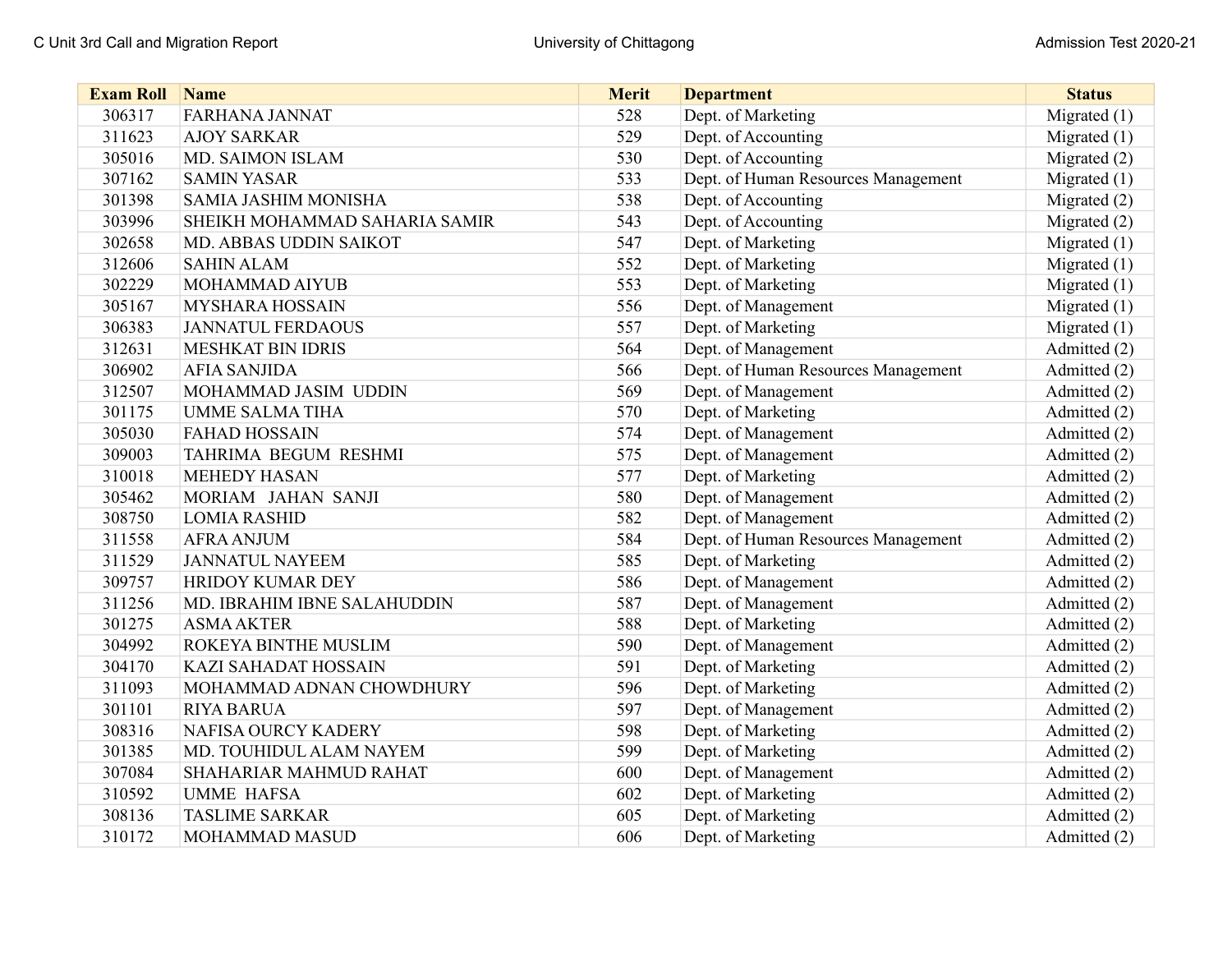| <b>Exam Roll</b> | Name                        | <b>Merit</b> | <b>Department</b>                   | <b>Status</b> |
|------------------|-----------------------------|--------------|-------------------------------------|---------------|
| 309464           | MD. MONAIM HOSSAIN          | 607          | Dept. of Management                 | Admitted (2)  |
| 301194           | <b>FATEHA NAMNE NISA</b>    | 608          | Dept. of Marketing                  | Admitted (2)  |
| 311460           | <b>SADIA AFROZ</b>          | 610          | Dept. of Human Resources Management | Admitted (2)  |
| 309937           | <b>TASFIA TABASSUM</b>      | 614          | Dept. of Marketing                  | Admitted (2)  |
| 304411           | MD. EMON                    | 615          | Dept. of Management                 | Admitted (2)  |
| 300685           | <b>UMME TASNIM SADIA</b>    | 616          | Dept. of Marketing                  | Admitted (2)  |
| 312931           | ANAMIKA SINGHA              | 617          | Dept. of Management                 | Admitted (2)  |
| 303919           | <b>SAKLAIN MOSTAFA</b>      | 618          | Dept. of Marketing                  | Admitted (2)  |
| 308004           | <b>TURNA DHAR</b>           | 620          | Dept. of Marketing                  | Admitted (2)  |
| 302517           | MD. JOHIRUL ISLAM           | 621          | Dept. of Management                 | Admitted (2)  |
| 307276           | <b>SANJIDA HOQUE</b>        | 622          | Dept. of Marketing                  | Admitted (2)  |
| 302667           | <b>RABIUL HASAN</b>         | 624          | Dept. of Marketing                  | Admitted (2)  |
| 310655           | SAYEDA NASRIN SULTANA TANIA | 626          | Dept. of Management                 | Admitted (2)  |
| 304154           | <b>TASMIN AKTER</b>         | 631          | Dept. of Management                 | Admitted (2)  |
| 303579           | <b>SUSHMITA DAS</b>         | 633          | Dept. of Marketing                  | Admitted (2)  |
| 309218           | POLE AKTHER                 | 634          | Dept. of Management                 | Admitted (2)  |
| 302767           | ASHFIKA AHMED ASHA          | 636          | Dept. of Management                 | Admitted (2)  |
| 310591           | ABDULLAH-AL-NOMAN           | 638          | Dept. of Marketing                  | Admitted (2)  |
| 304166           | SIPTIA AZAM SAMIA           | 643          | Dept. of Marketing                  | Admitted (2)  |
| 313059           | MD. ABU SIAM                | 645          | Dept. of Management                 | Admitted (2)  |
| 313149           | SHOBNOM JARIN SORNA         | 652          | Dept. of Management                 | Admitted (2)  |
| 301422           | <b>HUMAIRA ISLAM</b>        | 653          | Dept. of Marketing                  | Admitted (2)  |
| 306089           | <b>UMMA HANI</b>            | 655          | Dept. of Marketing                  | Admitted (2)  |
| 309707           | <b>SABBIR HASAN</b>         | 656          | Dept. of Management                 | Admitted (2)  |
| 309140           | MOHAMMAD FAHIM              | 657          | Dept. of Marketing                  | Admitted (2)  |
| 311466           | <b>SHOJIB MONDAL</b>        | 658          | Dept. of Marketing                  | Admitted (2)  |
| 300402           | <b>NAZIM UDDIN</b>          | 661          | Dept. of Marketing                  | Admitted (2)  |
| 310083           | <b>SAMIHA ALAM ISMITA</b>   | 662          | Dept. of Marketing                  | Admitted (2)  |
| 302446           | <b>MD RABIUL HOSSAIN</b>    | 664          | Dept. of Management                 | Admitted (2)  |
| 312262           | <b>RABBI ISLAM</b>          | 666          | Dept. of Management                 | Admitted (2)  |
| 307784           | <b>JANNATUL ABRAR</b>       | 669          | Dept. of Marketing                  | Admitted (2)  |
| 311138           | <b>TAJIYA MEHARIN</b>       | 670          | Dept. of Marketing                  | Admitted (2)  |
| 303186           | <b>ISHFAQ RAHMAN</b>        | 671          | Dept. of Marketing                  | Admitted (2)  |
| 312440           | <b>AMINA BEGUM</b>          | 672          | Dept. of Management                 | Admitted (2)  |
| 307759           | <b>NASRIN AKTER</b>         | 673          | Dept. of Marketing                  | Admitted (2)  |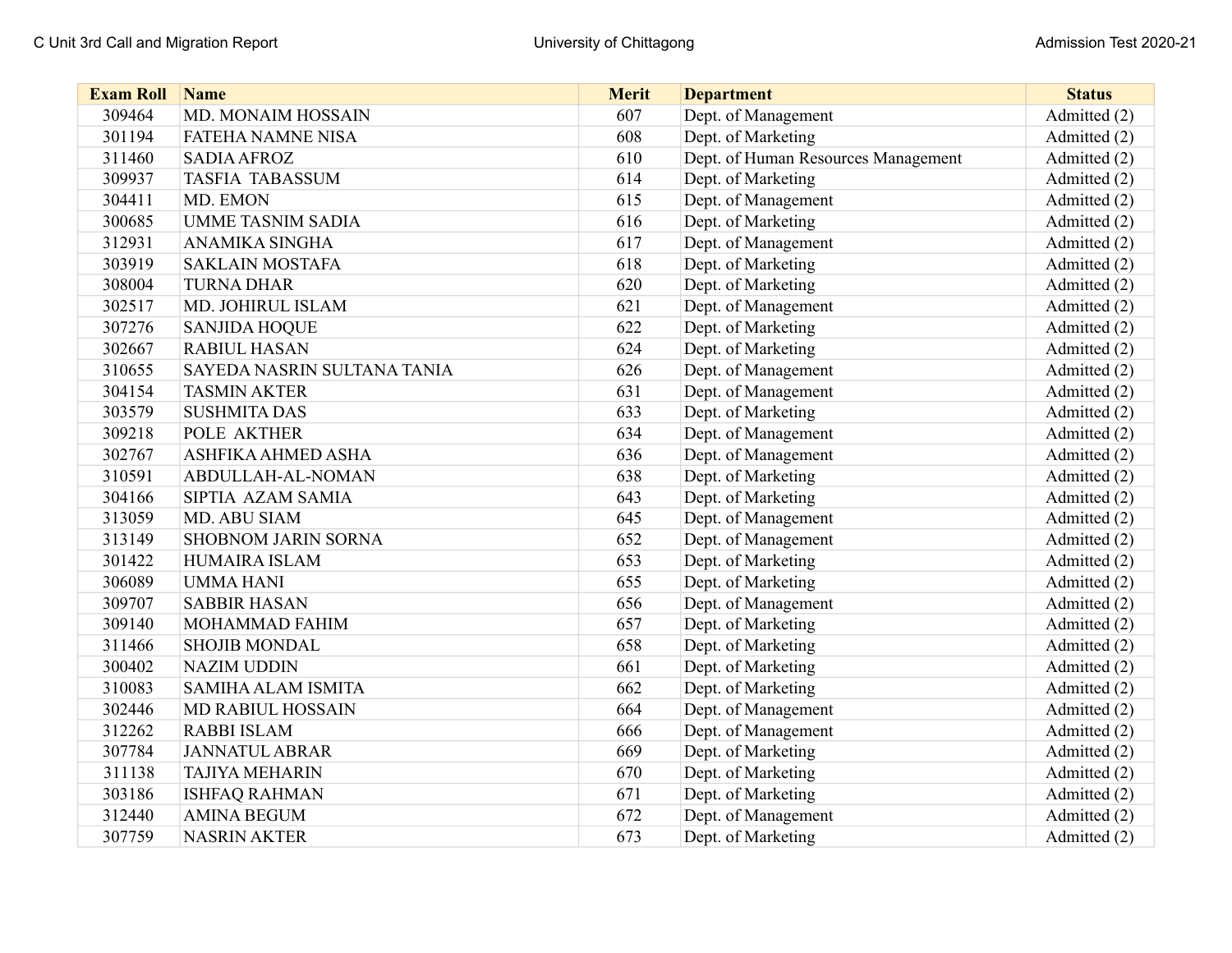| <b>Exam Roll</b> | Name                         | <b>Merit</b> | <b>Department</b>                   | <b>Status</b>  |
|------------------|------------------------------|--------------|-------------------------------------|----------------|
| 306101           | <b>HRIDOY NATH</b>           | 674          | Dept. of Marketing                  | Admitted (2)   |
| 306470           | SHAHIDUL ISLAM               | 676          | Dept. of Management                 | Admitted (2)   |
| 308756           | <b>SAYEDA TASFIA AKTER</b>   | 677          | Dept. of Management                 | Admitted (2)   |
| 305808           | <b>FAHAMINA KAISHER</b>      | 678          | Dept. of Management                 | Admitted (2)   |
| 303470           | MOHAMMAD RAIHAN BIN MANSUR   | 679          | Dept. of Management                 | Admitted (2)   |
| 301467           | <b>JEBUNNESA AIRIN</b>       | 680          | Dept. of Human Resources Management | Admitted (2)   |
| 302979           | TANJINA SULTANA RIAN         | 681          | Dept. of Management                 | Admitted (2)   |
| 311549           | <b>TANJIDA AKTER</b>         | 682          | Dept. of Marketing                  | Admitted (2)   |
| 309372           | <b>SAEED TAMIM</b>           | 684          | Dept. of Management                 | Admitted (2)   |
| 301337           | <b>MD.IMRAN HOSSEN MUFTI</b> | 685          | Dept. of Human Resources Management | Admitted (2)   |
| 305565           | KAZI MOHAIMINUL ISLAM AKIB   | 688          | Dept. of Marketing                  | Admitted (2)   |
| 303877           | NYMA SIDDIQA                 | 694          | Dept. of Management                 | Admitted (2)   |
| 305080           | MOSAMMAT ASMA BINTE ZAHOOR   | 695          | Dept. of Marketing                  | Admitted (2)   |
| 304555           | <b>SYEDA TANBINA RAHMAN</b>  | 696          | Dept. of Marketing                  | Admitted (2)   |
| 304979           | ALI ARMAN SAKIB              | 697          | Dept. of Management                 | Admitted (2)   |
| 301721           | <b>RAHELATUN NISA</b>        | 701          | Dept. of Human Resources Management | Admitted (2)   |
| 303204           | <b>MARUFA AKTHER POPY</b>    | 704          | Dept. of Management                 | Migrated $(1)$ |
| 311983           | MD. ASRAFUZZAMAN             | 705          | Dept. of Marketing                  | Migrated $(1)$ |
| 310077           | SHEIKH MUBINUL ISLAM         | 708          | Dept. of Marketing                  | Migrated (1)   |
| 306723           | SHAHANAZ AKTHER TINA         | 709          | Dept. of Marketing                  | Migrated (1)   |
| 310908           | RUBAYET RUSHNAN KHAN         | 710          | Dept. of Marketing                  | Migrated (1)   |
| 303047           | <b>SAYED AHMED RASHED</b>    | 712          | Dept. of Marketing                  | Migrated (1)   |
| 306007           | HAFSA BINTE JAHED            | 713          | Dept. of Management                 | Migrated $(1)$ |
| 304756           | <b>JANNATUL FERDOUS</b>      | 714          | Dept. of Marketing                  | Migrated (1)   |
| 313167           | <b>BITHY DHAR</b>            | 716          | Dept. of Human Resources Management | Admitted (2)   |
| 310505           | PAYEL SAHA                   | 718          | Dept. of Marketing                  | Migrated $(1)$ |
| 302829           | RUBAYET HASNA FARUQUE        | 719          | Dept. of Marketing                  | Migrated (1)   |
| 303584           | <b>JANNATUL MARZAN JASY</b>  | 720          | Dept. of Human Resources Management | Admitted (2)   |
| 310875           | KAZI SADIA SULTANA NISHAT    | 721          | Dept. of Management                 | Migrated $(1)$ |
| 307963           | AURPITA BHATTACHARJEE        | 723          | Dept. of Management                 | Migrated $(1)$ |
| 308992           | MD. TASLIM UDDIN RAJU        | 725          | Dept. of Management                 | Migrated (1)   |
| 312909           | <b>SAMIATUN NUR</b>          | 731          | Dept. of Human Resources Management | Admitted (2)   |
| 312608           | <b>TOWSIF UR RAHMAN</b>      | 732          | Dept. of Human Resources Management | Admitted (2)   |
| 300752           | <b>TANJILA AFRIN TARIN</b>   | 733          | Dept. of Management                 | Migrated $(1)$ |
| 309346           | <b>TOWHEDUL ISLAM</b>        | 735          | Dept. of Management                 | Migrated $(1)$ |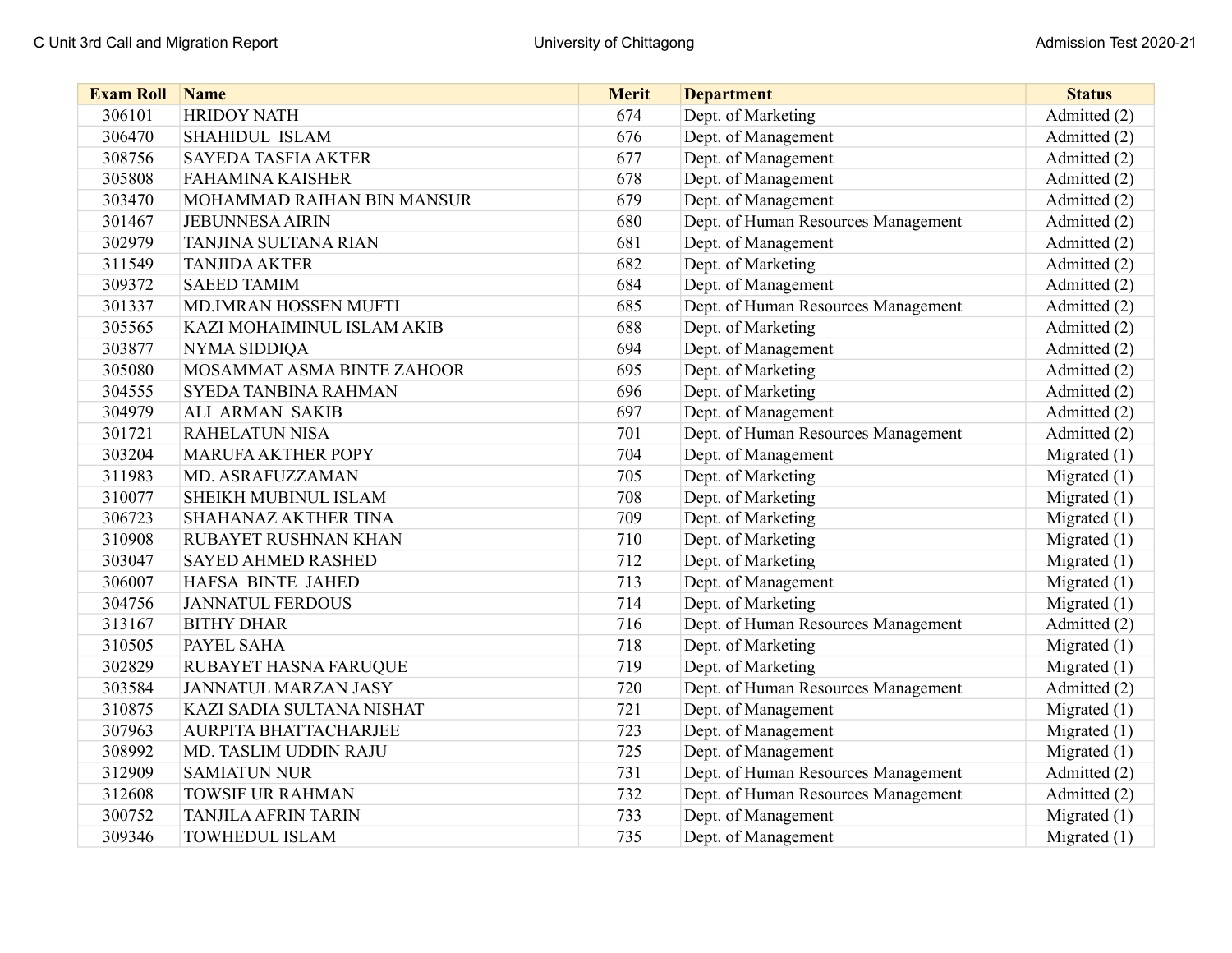| <b>Exam Roll Name</b> |                               | <b>Merit</b> | <b>Department</b>                   | <b>Status</b>  |
|-----------------------|-------------------------------|--------------|-------------------------------------|----------------|
| 310775                | <b>JASIA AKTER</b>            | 736          | Dept. of Marketing                  | Migrated (1)   |
| 305687                | <b>MD. OMAR FARUK</b>         | 737          | Dept. of Management                 | Migrated $(1)$ |
| 310273                | <b>TASNOVA TASRIN</b>         | 739          | Dept. of Management                 | Migrated $(1)$ |
| 308523                | FAIZA SULTANA                 | 741          | Dept. of Management                 | Migrated (1)   |
| 303613                | MUHAMMAD NASIF IBN AZAM       | 742          | Dept. of Management                 | Migrated $(1)$ |
| 313217                | MD. IBRAHIM KHALIL            | 743          | Dept. of Management                 | Migrated (1)   |
| 306596                | <b>NAIMA AKTER</b>            | 745          | Dept. of Management                 | Migrated (1)   |
| 301953                | <b>SIRAZUM MUNIRA</b>         | 746          | Dept. of Human Resources Management | Admitted (2)   |
| 309879                | MOHAYMIN NUR TAWSIF           | 748          | Dept. of Marketing                  | Migrated (1)   |
| 304424                | <b>NAHIAN OAZIHA</b>          | 752          | Dept. of Human Resources Management | Migrated (1)   |
| 306694                | SUMAIYA SULTANA POLY          | 753          | Dept. of Management                 | Migrated $(1)$ |
| 302137                | SUDARSHAN CHAKRABORTY         | 755          | Dept. of Management                 | Migrated (1)   |
| 304989                | MOHAIMENUL MAHIAN             | 759          | Dept. of Marketing                  | Migrated $(1)$ |
| 310906                | <b>AISHY BARUA</b>            | 760          | Dept. of Management                 | Migrated $(1)$ |
| 304308                | FAWJIYA KARIM SOMIYA          | 761          | Dept. of Management                 | Migrated (1)   |
| 311443                | MD. ROBIUL ISLAM              | 763          | Dept. of Human Resources Management | Migrated (1)   |
| 302321                | MD. ASHRAFUL ALOM ABIR        | 766          | Dept. of Management                 | Migrated (1)   |
| 308060                | ARAFAT MAHABUB CHOWDHURY TOHA | 769          | Dept. of Management                 | Migrated $(1)$ |
| 300395                | <b>SANJIDA AKTAR</b>          | 772          | Dept. of Banking & Insurance        | Admitted (2)   |
| 310814                | <b>NAZMUL MIA</b>             | 773          | Dept. of Marketing                  | Migrated $(1)$ |
| 300499                | <b>KANIZ FATEMA</b>           | 775          | Dept. of Marketing                  | Migrated $(1)$ |
| 300204                | <b>MD ABDUL HAMID</b>         | 776          | Dept. of Management                 | Migrated $(1)$ |
| 311017                | <b>ABDULLAH ALL MARUF</b>     | 778          | Dept. of Banking & Insurance        | Admitted (2)   |
| 307470                | <b>JOY CHAKRABORTY</b>        | 780          | Dept. of Management                 | Migrated (1)   |
| 308111                | <b>REZWANA TAJRIN</b>         | 783          | Dept. of Marketing                  | Migrated $(1)$ |
| 310498                | <b>SUMIYA RAHMAN</b>          | 788          | Dept. of Marketing                  | Migrated $(1)$ |
| 304545                | <b>SHIFAT TAHIM ERIN</b>      | 790          | Dept. of Banking & Insurance        | Admitted (2)   |
| 312776                | <b>SURAIYA YEASMIN</b>        | 792          | Dept. of Marketing                  | Migrated (1)   |
| 313392                | <b>KOLI AKTER</b>             | 793          | Dept. of Marketing                  | Migrated (1)   |
| 311263                | <b>TAHRIMA AHMED</b>          | 796          | Dept. of Marketing                  | Migrated $(1)$ |
| 308124                | <b>TANIM NUSRAT</b>           | 798          | Dept. of Marketing                  | Migrated (1)   |
| 313399                | ANISA IBNATE TABASUM          | 799          | Dept. of Banking & Insurance        | Admitted (2)   |
| 310103                | <b>NAJIA SULTANA</b>          | 800          | Dept. of Marketing                  | Migrated (1)   |
| 306524                | <b>SHAHIR MUNTASIR</b>        | 802          | Dept. of Marketing                  | Called $(3)$   |
| 309230                | FARHAT RAMISA CHOWDHURY       | 803          | Dept. of Human Resources Management | Called (3)     |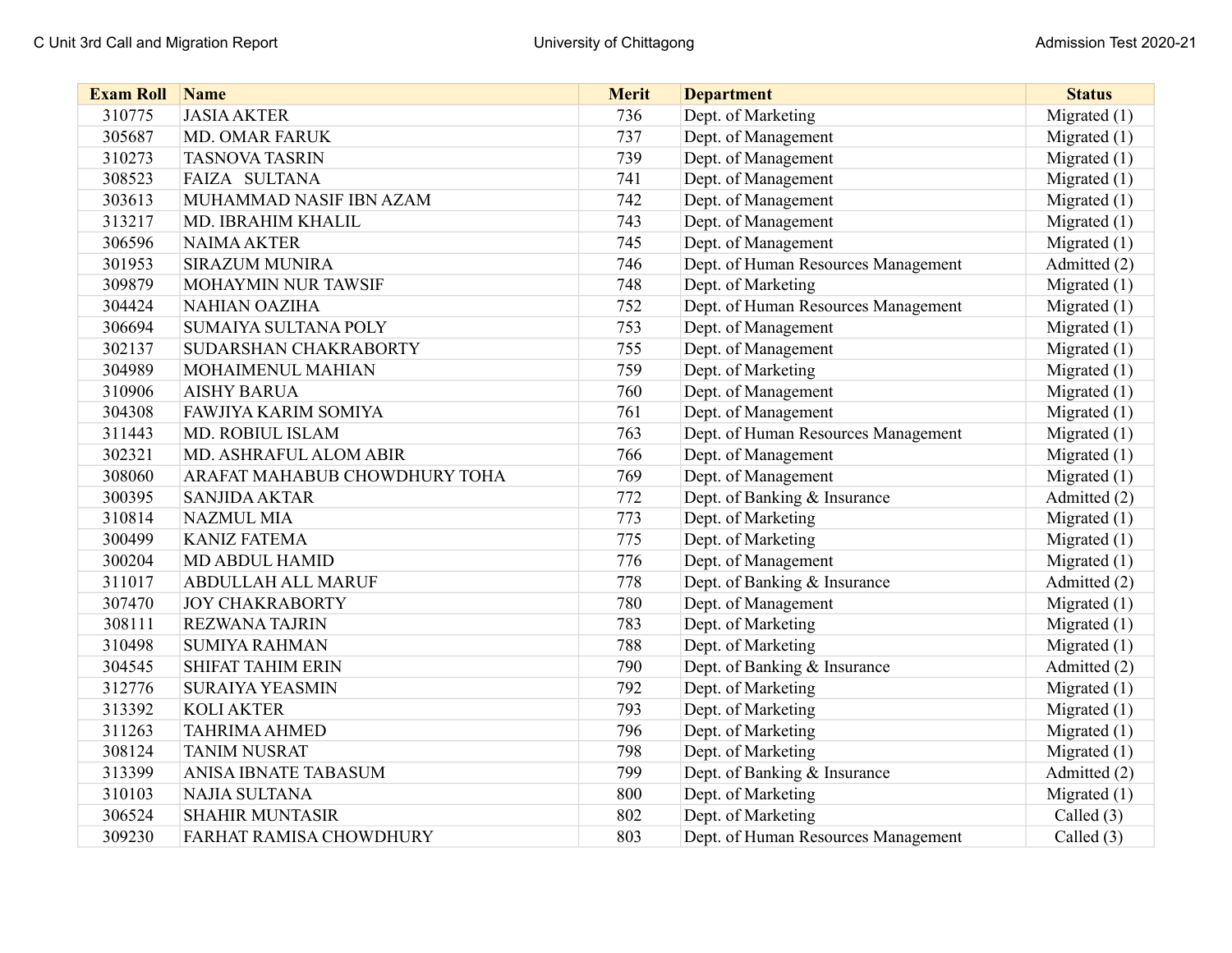| <b>Exam Roll Name</b> |                              | <b>Merit</b> | <b>Department</b>                   | <b>Status</b> |
|-----------------------|------------------------------|--------------|-------------------------------------|---------------|
| 311329                | <b>AFSANA YEASMIN</b>        | 805          | Dept. of Marketing                  | Called (3)    |
| 310731                | MOHAMMAD NAZIM UDDIN         | 806          | Dept. of Marketing                  | Called $(3)$  |
| 307704                | <b>BADHON DEVI</b>           | 807          | Dept. of Banking & Insurance        | Called $(3)$  |
| 310222                | <b>TANJIDA AKTHER</b>        | 808          | Dept. of Human Resources Management | Called $(3)$  |
| 305322                | SANJINA MAHABUB SAIMA        | 809          | Dept. of Human Resources Management | Called $(3)$  |
| 308952                | MUNTAHABIN ALAM              | 813          | Dept. of Human Resources Management | Called $(3)$  |
| 310256                | <b>SHARMIN AKTER</b>         | 814          | Dept. of Banking & Insurance        | Called $(3)$  |
| 309290                | <b>ASADUL ISLAM</b>          | 818          | Dept. of Human Resources Management | Called $(3)$  |
| 311122                | HRIDOY MOZUMDER              | 819          | Dept. of Human Resources Management | Called (3)    |
| 308293                | MD. YEASIN ARAFAT            | 820          | Dept. of Human Resources Management | Called $(3)$  |
| 302511                | <b>MD ABDULLAH</b>           | 821          | Dept. of Human Resources Management | Called $(3)$  |
| 307583                | HOMYRA ZANNAT                | 822          | Dept. of Human Resources Management | Called $(3)$  |
| 302709                | <b>FARIJA NOOR</b>           | 823          | Dept. of Human Resources Management | Called $(3)$  |
| 311331                | AL-SAJIDUL ALAM SAEED        | 826          | Dept. of Human Resources Management | Called $(3)$  |
| 302736                | SAHIDUL ISLAM                | 827          | Dept. of Human Resources Management | Called $(3)$  |
| 302116                | MD. AMINUR RAHMAN SHUVO      | 828          | Dept. of Human Resources Management | Called $(3)$  |
| 300406                | MD. WALIDUL ISLAM            | 829          | Dept. of Human Resources Management | Called $(3)$  |
| 310283                | <b>ASMA ULFAT TASNIM</b>     | 830          | Dept. of Human Resources Management | Called $(3)$  |
| 313091                | HASNA HENA JINUR             | 833          | Dept. of Human Resources Management | Called $(3)$  |
| 309477                | <b>SAFAYATUL ISLAM</b>       | 834          | Dept. of Human Resources Management | Called $(3)$  |
| 302579                | MD. RAKIBUL HASAN SHARON     | 835          | Dept. of Human Resources Management | Called $(3)$  |
| 302328                | <b>NASIR UDDIN ZIHAD</b>     | 836          | Dept. of Human Resources Management | Called $(3)$  |
| 310979                | SAYMA AHAMED BITHI           | 837          | Dept. of Human Resources Management | Called $(3)$  |
| 309979                | SHADDHI CHOWDHURY            | 838          | Dept. of Human Resources Management | Called $(3)$  |
| 311058                | <b>SUMAIA AKHTER</b>         | 839          | Dept. of Human Resources Management | Called (3)    |
| 306993                | MOHAMMED MUFRATUL ISLAM      | 841          | Dept. of Human Resources Management | Called $(3)$  |
| 301231                | <b>SHAHARIA BOSHIR</b>       | 842          | Dept. of Human Resources Management | Called $(3)$  |
| 308787                | MD. IBNSINA RAMIM            | 844          | Dept. of Human Resources Management | Called $(3)$  |
| 304711                | <b>SHAKRIN SORMILA JARIN</b> | 845          | Dept. of Human Resources Management | Called $(3)$  |
| 312291                | MD. ARIFUL ISLAM ANTOR       | 846          | Dept. of Human Resources Management | Called $(3)$  |
| 303304                | ANUNNA CHAKRABORTY           | 847          | Dept. of Human Resources Management | Called (3)    |
| 303809                | <b>RAKIB HASAN</b>           | 848          | Dept. of Human Resources Management | Called (3)    |
| 306326                | RAHMA MAHINOOR SHUVESCHA     | 849          | Dept. of Banking & Insurance        | Called $(3)$  |
| 300773                | SHATARUPA CHOWDHURY          | 850          | Dept. of Banking & Insurance        | Called $(3)$  |
| 304340                | MD. ABDUL AUAL               | 851          | Dept. of Banking & Insurance        | Called (3)    |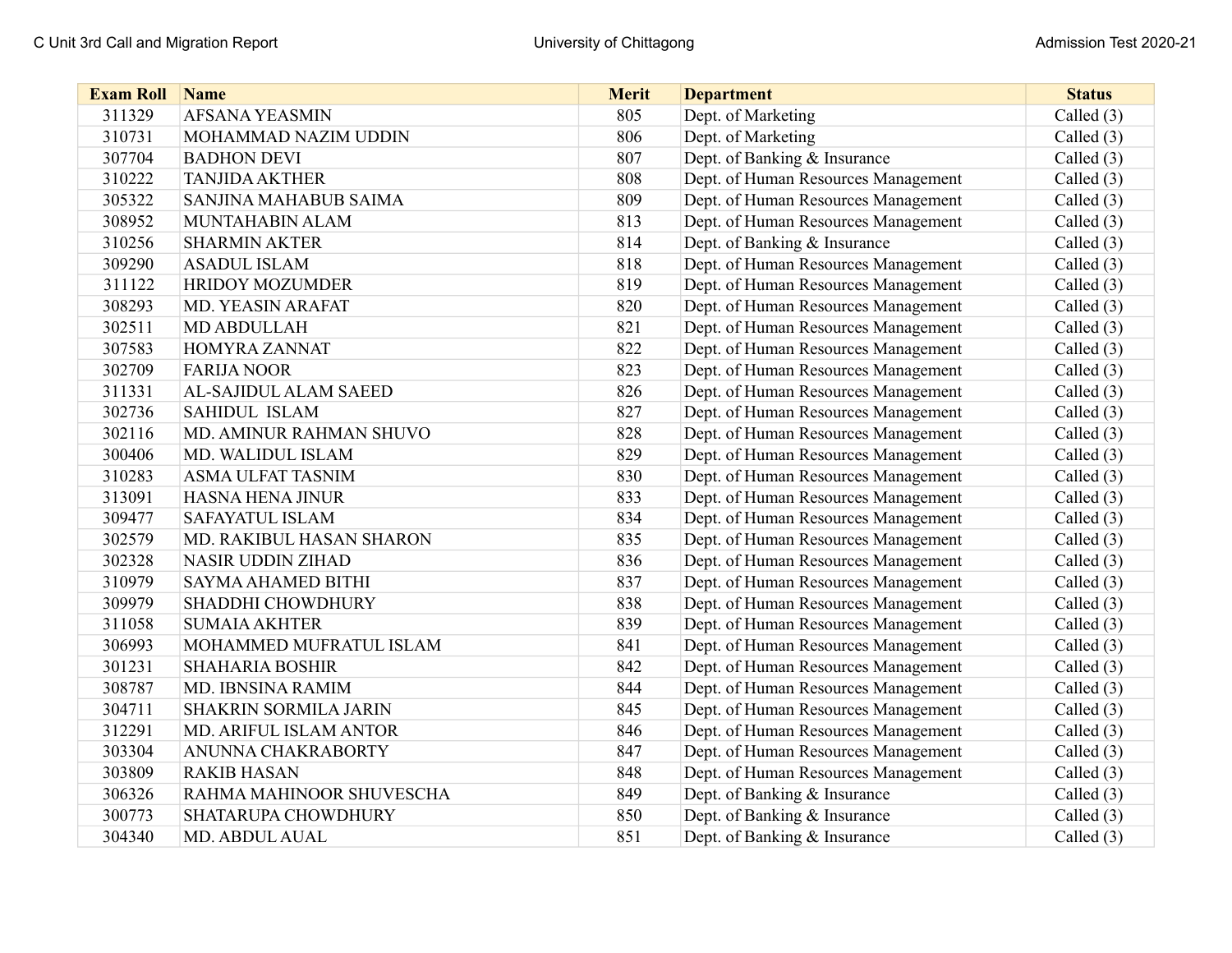| <b>Exam Roll</b> | Name                      | <b>Merit</b> | <b>Department</b>            | <b>Status</b> |
|------------------|---------------------------|--------------|------------------------------|---------------|
| 301503           | <b>FAIZA TABASSUM</b>     | 852          | Dept. of Banking & Insurance | Called (3)    |
| 302006           | <b>SHAH PORAN HOSSAIN</b> | 853          | Dept. of Banking & Insurance | Called $(3)$  |
| 304243           | ABDULLAH AL ZOBAYER       | 854          | Dept. of Banking & Insurance | Called (3)    |
| 309258           | <b>TAHAMINA</b>           | 855          | Dept. of Banking & Insurance | Called $(3)$  |
| 300739           | <b>SAMIA SULTANA</b>      | 856          | Dept. of Banking & Insurance | Called $(3)$  |
| 306519           | <b>AYESHA ISMAIL</b>      | 859          | Dept. of Banking & Insurance | Called $(3)$  |
| 313201           | <b>TOMALIKA AKTHER</b>    | 861          | Dept. of Banking & Insurance | Called (3)    |
| 306280           | MD. MAHID HABIB           | 862          | Dept. of Banking & Insurance | Called $(3)$  |
| 300257           | ANIKA DUTTA ANI           | 863          | Dept. of Banking & Insurance | Called $(3)$  |
| 302119           | <b>ATA ULLAH</b>          | 866          | Dept. of Banking & Insurance | Called $(3)$  |
| 309873           | MD. SHAKIL HOSEN          | 870          | Dept. of Banking & Insurance | Called $(3)$  |
| 311281           | <b>MD. TANVIR HASAN</b>   | 871          | Dept. of Banking & Insurance | Called $(3)$  |
| 304830           | <b>ABEDUR RAHMAN</b>      | 873          | Dept. of Banking & Insurance | Called $(3)$  |
| 302576           | <b>RATUL AHMED</b>        | 874          | Dept. of Banking & Insurance | Called $(3)$  |
| 309974           | <b>FARJANA YESMIN</b>     | 875          | Dept. of Banking & Insurance | Called (3)    |
| 313505           | <b>FARHAN TANVIR</b>      | 876          | Dept. of Banking & Insurance | Called $(3)$  |
| 304987           | <b>AMIRUL ISLAM</b>       | 877          | Dept. of Banking & Insurance | Called $(3)$  |
| 310296           | <b>RAKIB UDDIN</b>        | 878          | Dept. of Banking & Insurance | Called $(3)$  |
| 304213           | FATEMA SULTANA            | 879          | Dept. of Banking & Insurance | Called $(3)$  |
| 301015           | <b>ABIDA SULTANA</b>      | 880          | Dept. of Banking & Insurance | Called (3)    |
| 311646           | <b>IFFAT NAHAR TARANA</b> | 882          | Dept. of Banking & Insurance | Called $(3)$  |
| 300811           | <b>NAFIS UDDIN</b>        | 883          | Dept. of Banking & Insurance | Called $(3)$  |
| 309486           | RUMAISA JANNAT RANI       | 885          | Dept. of Banking & Insurance | Called $(3)$  |
| 307045           | MST. MAHAFUZA RAHAT NOOR  | 886          | Dept. of Banking & Insurance | Called $(3)$  |
| 305066           | MD. FIROZ                 | 888          | Dept. of Banking & Insurance | Called $(3)$  |
| 304571           | <b>JANNATUN NAIM</b>      | 889          | Dept. of Banking & Insurance | Called $(3)$  |
| 312408           | HUMYRA AKTHER HERA        | 891          | Dept. of Banking & Insurance | Called (3)    |
| 313877           | HABIBULLAH MISBHA         | 892          | Dept. of Banking & Insurance | Called $(3)$  |
| 300996           | RICHI CHOWDHURY           | 893          | Dept. of Banking & Insurance | Called $(3)$  |
| 305605           | MD ZIAUR RAHMAN ZARRAF    | 894          | Dept. of Banking & Insurance | Called $(3)$  |
| 313265           | MOHAMMAD SHIFAT UDDIN     | 895          | Dept. of Banking & Insurance | Called $(3)$  |
| 303244           | <b>FAHIMA AKTER</b>       | 898          | Dept. of Banking & Insurance | Called (3)    |
| 306875           | MD. SAKIB HASAN           | 900          | Dept. of Banking & Insurance | Called $(3)$  |
| 304582           | <b>MST. ASMA KHATUN</b>   | 901          | Dept. of Banking & Insurance | Called $(3)$  |
| 303498           | FAHAMEDA IBNAT NIKAT      | 903          | Dept. of Banking & Insurance | Called (3)    |